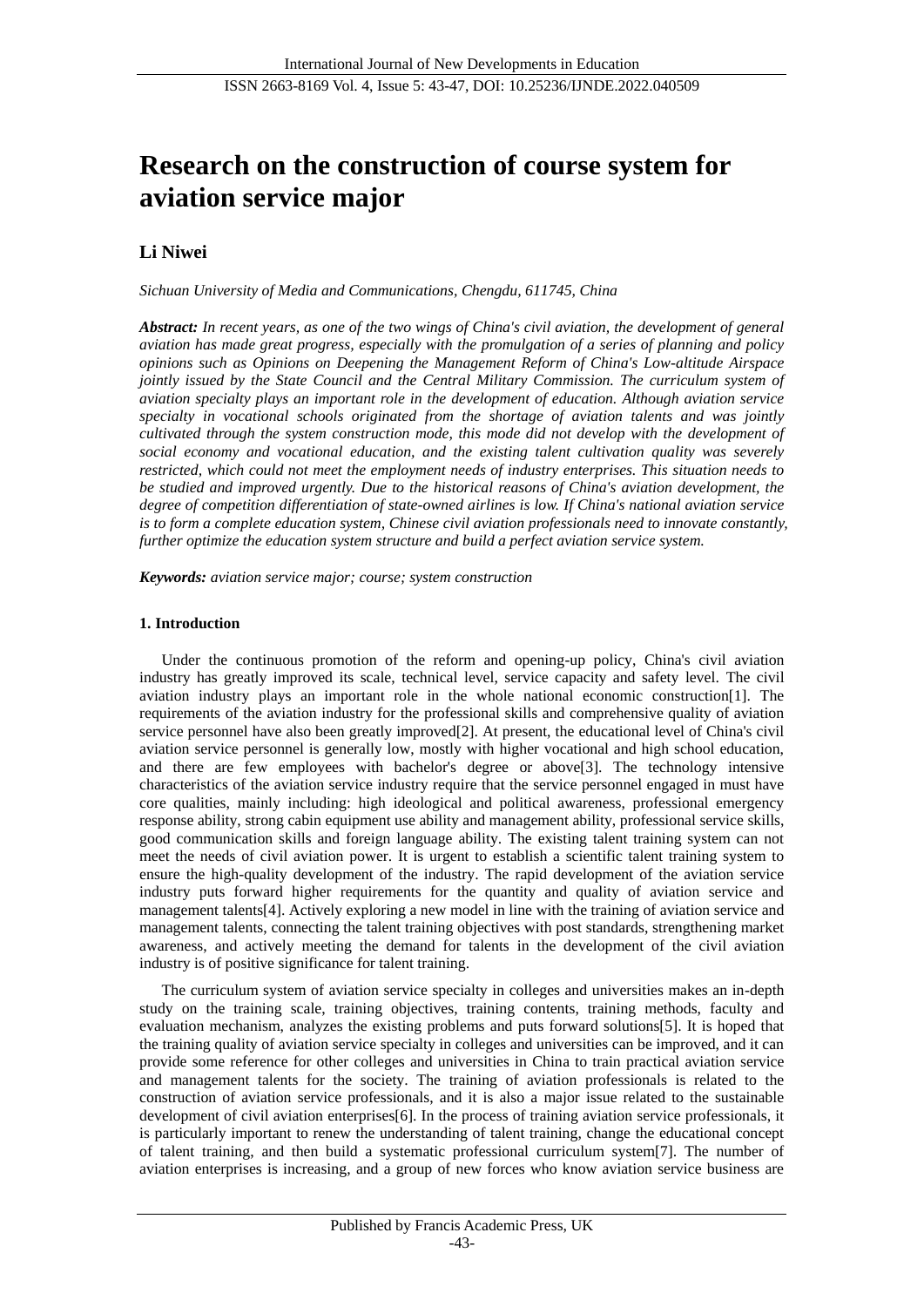## ISSN 2663-8169 Vol. 4, Issue 5: 43-47, DOI: 10.25236/IJNDE.2022.040509

urgently needed. As one of the specialties with distinctive features in higher vocational education, aviation service specialty should systematically demonstrate its orientation and orientation, take work-study combination as the main breakthrough point to reform talent training mode, develop curriculum system based on working process, pay attention to practicality, openness and professionalism of teaching process, and explore the effective form of work-study alternation, task-driven and project-oriented teaching mode[8]. It is necessary to reconstruct the curriculum system.

#### **2. An overview and ideas of the construction of the aviation service professional curriculum system**

## *2.1. An overview of the construction of the aviation service professional curriculum system*

Flight attendants (hereinafter referred to as flight attendants) is an emerging specialty added to the discipline catalogue compiled by the Ministry of education. The major of air crew training has high political quality, cultural quality, professional quality and physical quality, master the professional basic knowledge and skills of civil aviation air service operation and management, and have advanced compound and application-oriented professionals engaged in flight attendant service, ground service and civil aviation business work of domestic and foreign airlines. The reform of talent training program, the adjustment of teaching content, the construction of curriculum system and the renewal of teaching modes and methods are the guarantee to realize the sustainable development of flight attendant students. Its constituent elements include educatees, educators, curriculum, textbook construction, teaching content, teaching methods, teaching environment, teaching equipment and so on. Based on the main professional posts for the training of aviation service specialty, combined with the characteristics of regional industry enterprises and the actual work needs of key aviation service posts (groups), analyze the typical work tasks of posts (groups), summarize and analyze the typical work tasks, determine the action field and systematically design the learning field. According to the curriculum system design method of "reverse decomposition, integration and reconstruction, positive implementation, dynamic feedback and circular improvement", complete the curriculum system development and curriculum content reconstruction of aviation service specialty, and form a systematic professional curriculum system. Guide students to learn and master cultural and scientific knowledge and skills, promote the improvement of students' quality, and make them become people needed by the society. The construction of perfect experimental training equipment and advanced practical teaching base can not only provide students with a good learning platform, but also improve teaching quality, enhance students' employability, expand students' popularity and expand more employment channels for students. Figure 1 is an overview of the aviation service curriculum system.



*Figure 1: Overview of the aviation service curriculum system*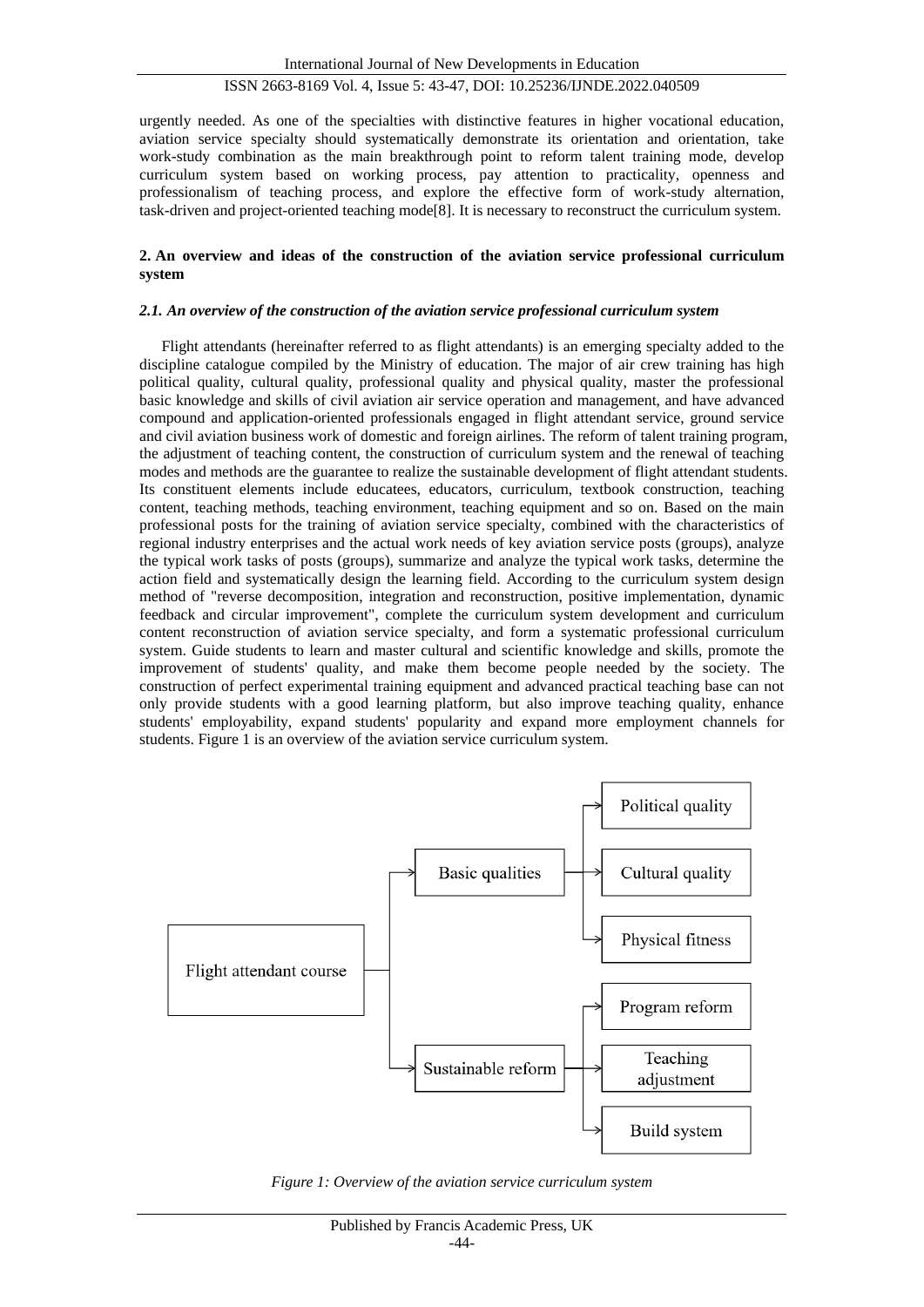## ISSN 2663-8169 Vol. 4, Issue 5: 43-47, DOI: 10.25236/IJNDE.2022.040509

#### *2.2. Thoughts on the construction of course system of aviation service major*

Because the aviation service specialty has been established for a short time, teaching materials are relatively scarce, the range of teaching materials available for use is not large, and the quality of compilation is poor, so it is difficult to meet the needs of high-quality aviation service specialty teaching. The research and exploration on the construction of aviation professional curriculum system reconstructed the three-dimensional curriculum system with "skill accomplishment, professional accomplishment and humanistic accomplishment" as the goal of cultivating talents' professional competence, forming a theoretical curriculum cube and a practical curriculum cube. The three-dimensional curriculum system changes the framework of the traditional curriculum system, makes the curriculum content more conducive to the three-dimensional cultivation of students' knowledge, ability and quality, and enhances their professional competence. The so-called "professional competence" refers to the abilities that should be possessed to adapt to the post occupation, including communication skills, interpersonal skills, political skills, organizational skills, career planning and management skills, career promotion skills, job skills, etc. The construction of teaching staff is undoubtedly the primary task of strengthening professional construction, and it is a key factor related to the training quality of flight attendant students in vocational education. Schools should formulate specific policies for introducing teachers[9]. A good policy is a strong guarantee for the construction of teaching staff. Combining with the existing teachers' situation, we will introduce academic leaders who can play a leading role in disciplines with policies and favorable conditions, and attract highly educated and high-level teachers with rich industry knowledge background. Teachers of different levels, ages, titles and titles will form a good talent echelon. We should improve the training system through multiple channels, urge and encourage teachers to upgrade their academic qualifications, strengthen teachers' professional skills training, organize regular learning and exchanges among peers, conduct industry research, and go deep into the aviation service industry for in-depth learning and training.

#### **3. Countermeasures, suggestions and influences on the construction of aviation service professional course system**

#### *3.1. Countermeasures and suggestions for the construction of course system of aviation service major*

Aviation service industry is not only the power source of national economic development, but also an indispensable part of the national emergency response system. The cultivation of aviation service talents is the cornerstone to ensure the sustainable development of civil aviation industry. It is urgent for relevant national departments to establish perfect cultivation policies to ensure the quality of talent cultivation. In terms of curriculum, the contents related to the professional qualification certificate can be introduced into the professional courses. For example, by studying the course of civil aviation passenger transportation, you can obtain the qualification certificate of civil aviation transportation sales agent, so as to strengthen the cultivation of students' professional ability and the formation of professional quality. The government can issue access policies, take vocational certificates and comprehensive quality certificates as the entry threshold of the industry, and strengthen the improvement of students' comprehensive ability. When setting talent training objectives, aviation service related industries should adjust the training of high-quality applied talents proficient in aviation service skills to the training of international, compound and innovative talents who master domestic and foreign aviation service business knowledge, have a high foreign language level and can carry out aviation service and management. Curriculum is the basis of talent training and an important starting point to ensure talent knowledge structure and ability structure. In order to build a scientific and reasonable talent training system, it combines the core quality of aviation service and management talent training. Based on professional skills, focusing on foreign language and management ability, characterized by artistic literacy, combined with computer ability, the practical ability of professionals can be comprehensively improved, as shown in Figure 2. The curriculum module is designed with professional ability as the core, but each module has corresponding targeted improvement of comprehensive quality while cultivating professional ability. The aviation service industry informatization curriculum module and artistic quality curriculum are extended, and the professional ability and comprehensive quality training jointly improve the curriculum system of cultivating compound talents.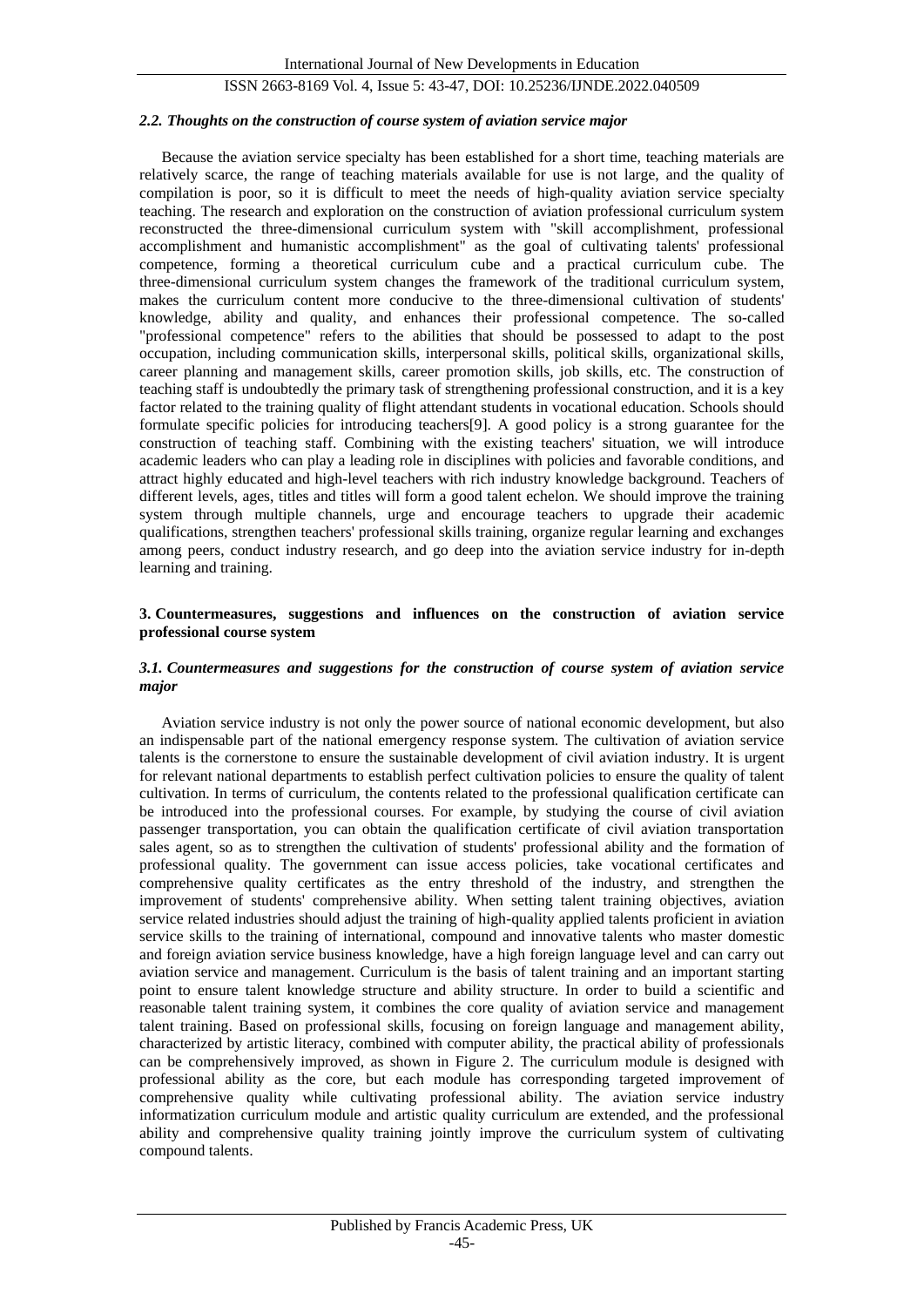

*Figure 2: Course module structure diagram*

## *3.2. The influence of the construction of the aviation service professional curriculum system*

According to the requirements of China's higher vocational education, higher vocational education cultivates high-skilled talents who meet the needs of production, construction, management and service, and develop morally, intellectually, physically and aesthetically. The curriculum system reform of aviation service specialty based on the combination of work and study has changed the way that the traditional subject knowledge system dominates the curriculum setting, and has become a distinctive feature of the difference between vocational education and general education, which is conducive to reducing the subjectivity in the orientation of talent training objectives and enhancing the pertinence of post ability training objectives. Higher vocational colleges can try to cooperate with professional flight attendant training institutions, learn their advanced practices and strengths in skills training, innovate collaboratively, change competitors into partners, improve the training efficiency and quality of flight attendant talents, and promote the joint construction of training bases for professional flight attendants[10]. It is feasible to grasp the opportunity of running a school through coordinated development, such as courses, teachers, cooperative running of schools, etc., which will help flight attendant specialty overcome development obstacles and cultivate talents to meet the needs of local industrial development. The development of aviation service specialty in the college is based on the national leading level, relying on the reform to build a new talent training mode and giving full play to its own advantages, so that qualified service skilled talents can be trained to meet the needs of enterprises. According to the strategic goal of strengthening China's civil aviation, with the rapid development of China's economy, more and more domestic and foreign passengers will fly in and out of China's major international airports. At the same time, the business volume of aviation services will naturally increase by a large margin, and the aviation service industry will usher in a period of rapid development, which will affect the reform and development of China's higher vocational education, make the teaching plan fully reflect the needs of enterprises and effectively promote the development of schools.